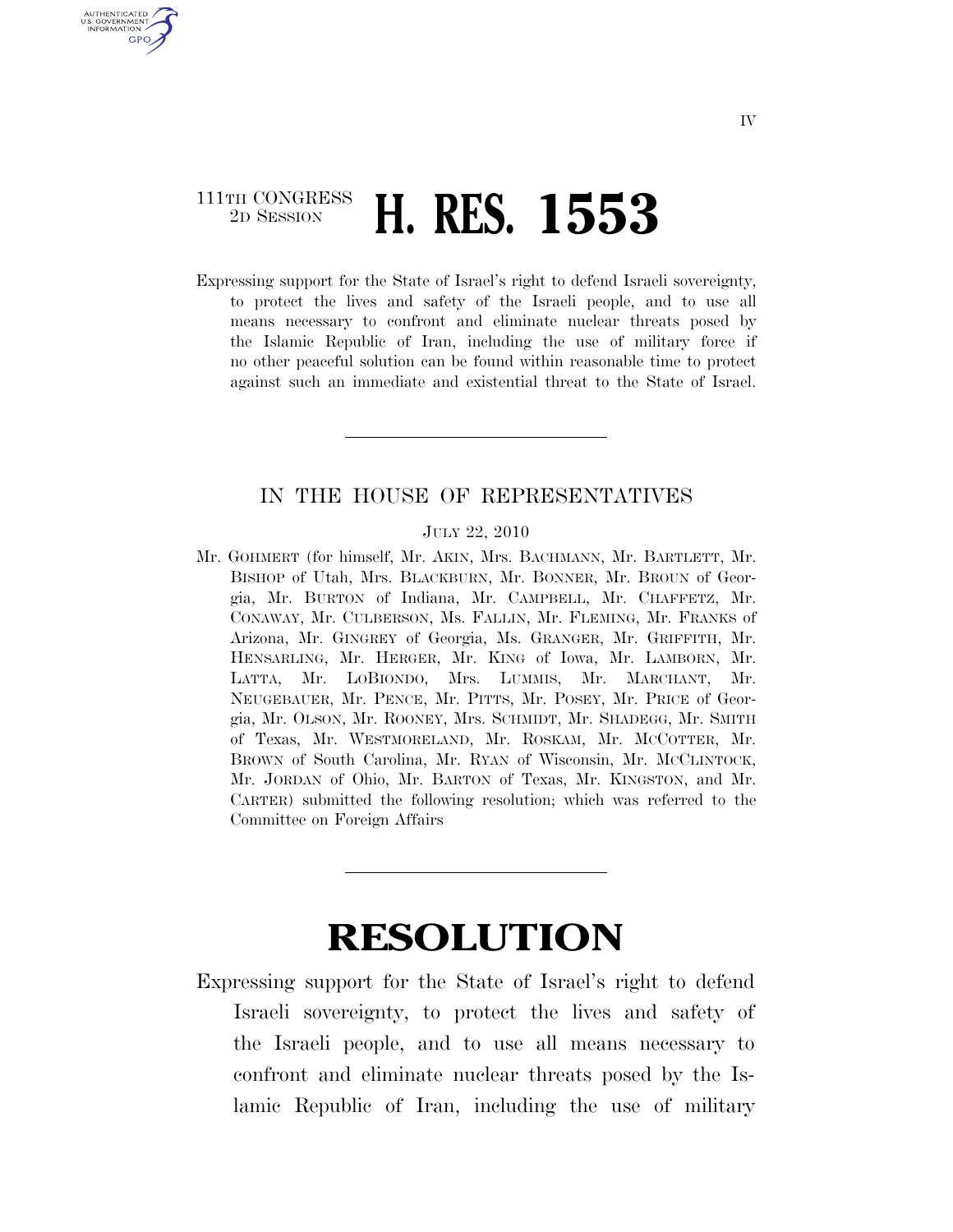force if no other peaceful solution can be found within reasonable time to protect against such an immediate and existential threat to the State of Israel.

- Whereas with the dawn of modern Zionism, the national liberation movement of the Jewish people, some 150 years ago, the Jewish people determined to return to their homeland in the Land of Israel from the lands of their dispersion;
- Whereas in 1922, the League of Nations mandated that the Jewish people were the legal sovereigns over the Land of Israel and that legal mandate has never been superseded;
- Whereas in the aftermath of the Nazi-led Holocaust from 1933 to 1945, in which the Germans and their collaborators murdered 6,000,000 Jewish people in a premeditated act of genocide, the international community recognized that the Jewish state, built by Jewish pioneers must gain its independence from Great Britain;
- Whereas the United States was the first nation to recognize Israel's independence in 1948, and the State of Israel has since proven herself to be a faithful ally of the United States in the Middle East;
- Whereas the United States and Israel have a special friendship based on shared values, and together share the common goal of peace and security in the Middle East;
- Whereas, on October 20, 2009, President Barack Obama rightly noted that the United States–Israel relationship is a ''bond that is much more than a strategic alliance.'';
- Whereas the national security of the United States, Israel, and allies in the Middle East face a clear and present danger from the Government of the Islamic Republic of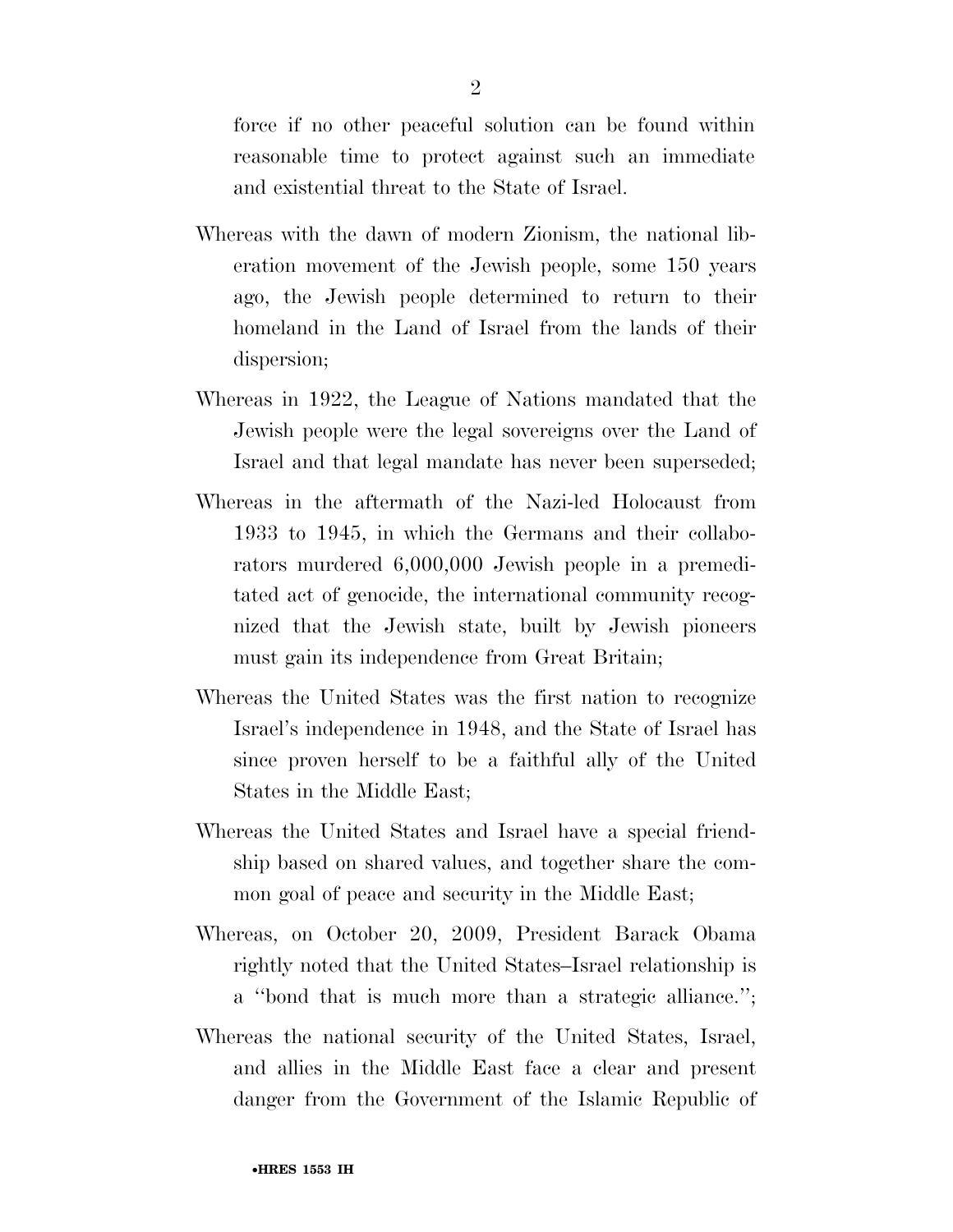Iran seeking nuclear weapons and the ballistic missile capability to deliver them;

- Whereas Israel would face an existential threat from a nuclear weapons-armed Iran;
- Whereas President Barack Obama has been firm and clear in declaring United States opposition to a nuclear-armed Iran, stating on November 7, 2008, ''Let me state—repeat what I stated during the course of the campaign. Iran's development of a nuclear weapon I believe is unacceptable.'';
- Whereas, on October 26, 2005, at a conference in Tehran called ''World Without Zionism'', Iranian President Mahmoud Ahmadinejad stated, ''God willing, with the force of God behind it, we shall soon experience a world without the United States and Zionism'';
- Whereas the New York Times reported that during his October 26, 2005, speech, President Ahmadinejad called for ''this occupying regime [Israel] to be wiped off the map'';
- Whereas, on April 14, 2006, Iranian President Ahmadinejad said, ''Like it or not, the Zionist regime [Israel] is heading toward annihilation'';
- Whereas, on June 2, 2008, Iranian President Ahmadinejad said, ''I must announce that the Zionist regime [Israel], with a 60-year record of genocide, plunder, invasion, and betrayal is about to die and will soon be erased from the geographical scene'';
- Whereas, on June 2, 2008, Iranian President Ahmadinejad said, ''Today, the time for the fall of the satanic power of the United States has come, and the countdown to the annihilation of the emperor of power and wealth has started'';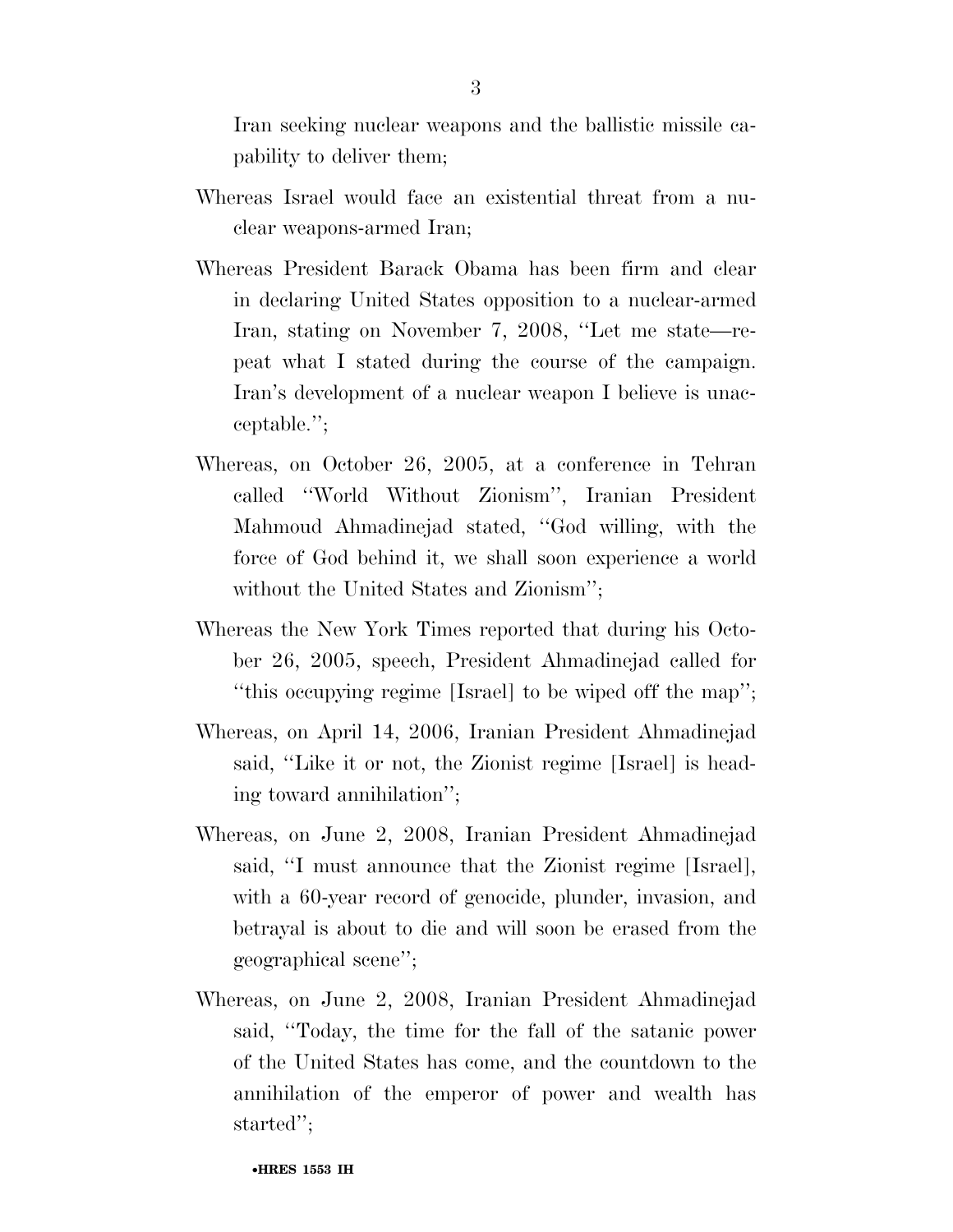- Whereas, on May 20, 2009, Iran successfully tested a surface-to-surface long range missile with an approximate range of 1,200 miles;
- Whereas Iran continues its pursuit of nuclear weapons;
- Whereas Iran has been caught building three secret nuclear facilities since 2002;
- Whereas Iran continues its support of international terrorism, has ordered its proxy Hizbullah to carry out catastrophic acts of international terrorism such as the bombing of the Jewish AMIA Center in Buenos Aires, Argentina, in 1994, and could give a nuclear weapon to a terrorist organization in the future;
- Whereas Iran has refused to provide the International Atomic Energy Agency with full transparency and access to its nuclear program;
- Whereas United Nations Security Council Resolution 1803 states that according to the International Atomic Energy Agency, ''Iran has not established full and sustained suspension of all enrichment related and reprocessing activities and heavy-water-related projects as set out in resolution 1696 (2006), 1737 (2006) and 1747 (2007) nor resumed its cooperation with the IAEA under the Additional Protocol, nor taken the other steps required by the IAEA Board of Governors, nor complied with the provisions of Security Council resolution 1696 (2006), 1737  $(2006)$  and 1747  $(2007)$ ...";
- Whereas at July 2009's G-8 Summit in Italy, Iran was given a September 2009 deadline to start negotiations over its nuclear programs and Iran offered a five-page document lamenting the ''ungodly ways of thinking prevailing in global relations'' and included various subjects, but left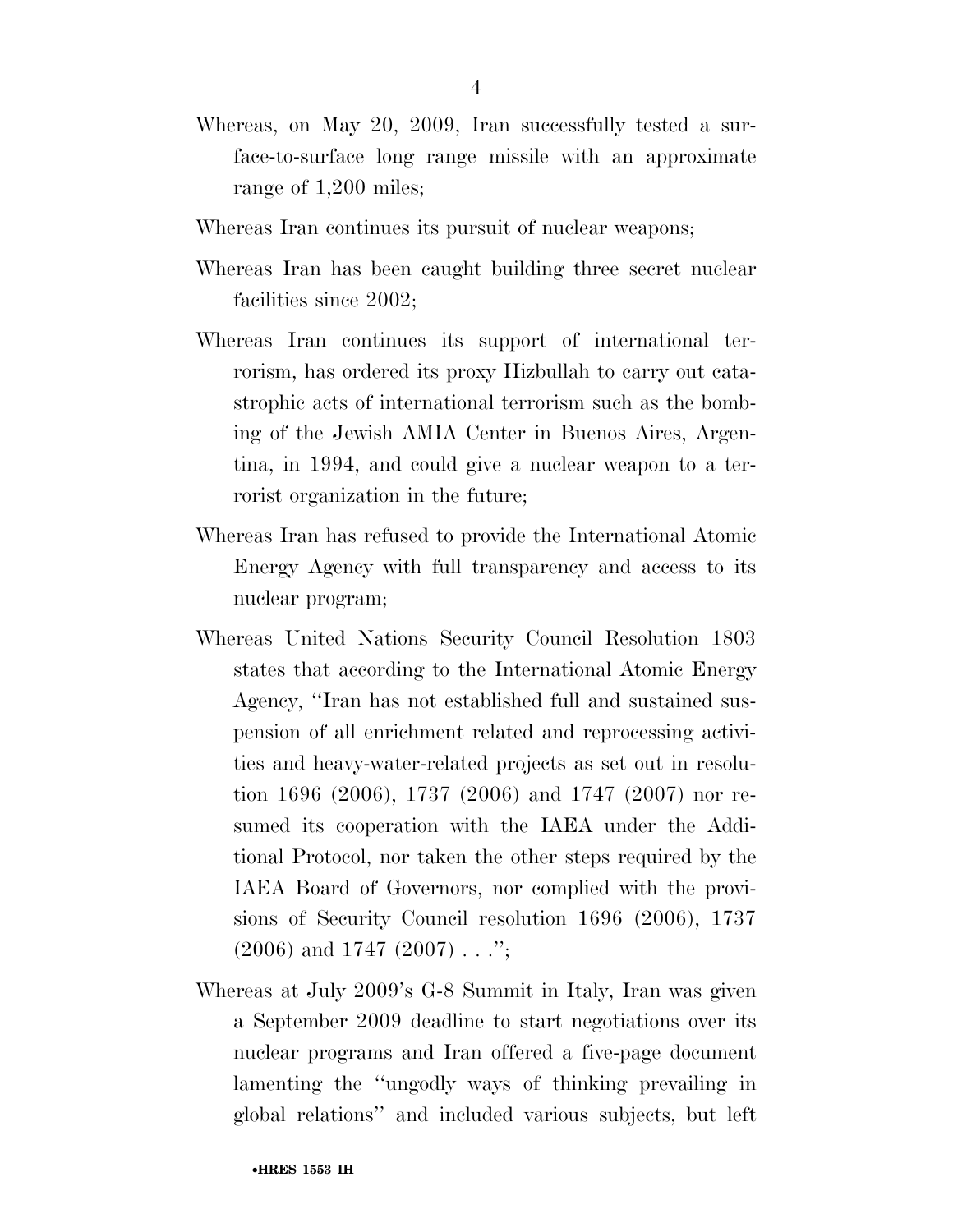out any mention of Iran's own nuclear program which was the true issue in question;

- Whereas the United States has been fully committed to finding a peaceful resolution to the Iranian nuclear threat, and has made boundless efforts seeking such a resolution and to determine if such a resolution is even possible; and
- Whereas the United States does not want or seek war with Iran, but it will continue to keep all options open to prevent Iran from obtaining nuclear weapons: Now, therefore, be it
	- 1 *Resolved,* That the House of Representatives—
- 2 (1) condemns the Government of the Islamic 3 Republic of Iran for its threats of ''annihilating'' the 4 United States and the State of Israel, for its contin-5 ued support of international terrorism, and for its 6 incitement of genocide of the Israeli people;
- 7 (2) supports using all means of persuading the 8 Government of Iran to stop building and acquiring 9 nuclear weapons;
- 10 (3) reaffirms the United States bond with 11 Israel and pledges to continue to work with the Gov-12 ernment of Israel and the people of Israel to ensure 13 that their sovereign nation continues to receive crit-14 ical economic and military assistance, including mis-15 sile defense capabilities, needed to address the threat 16 of Iran; and